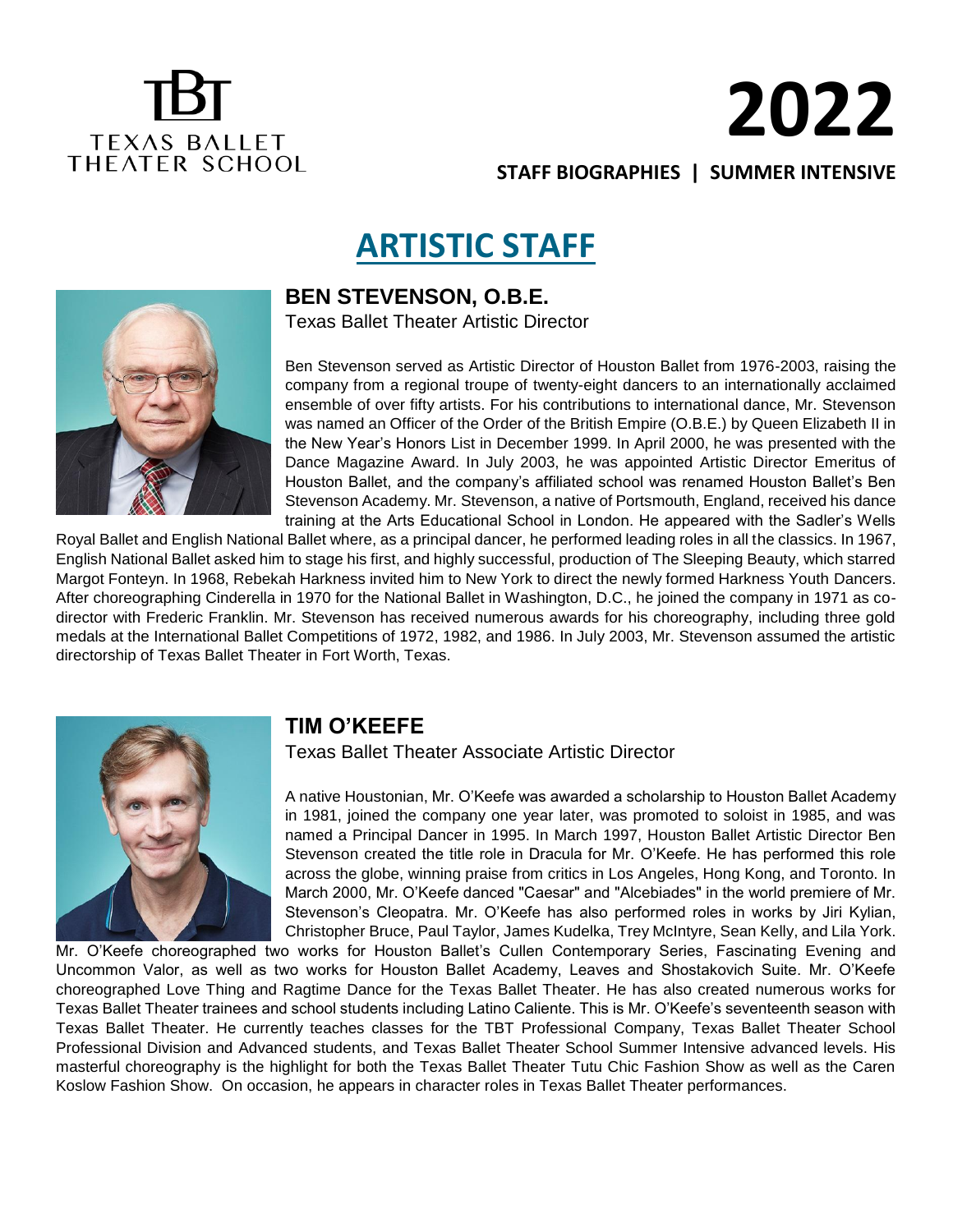#### **LI ANLIN**



#### Texas Ballet Theater Assistant Artistic Director

Mr. Li was born in Nanjing, China. At the age of 13, he went to Beijing to study at Beijing Dance Academy where he first worked with Ben Stevenson. Mr. Li graduated in 1979 to the Young Dancers Company. In 1982, he joined Central Ballet of China (now the National Ballet of China) as a soloist and danced in China, Thailand and Hong Kong. In 1985, he was invited by Ivan Nagy to join Ballet de Santiago as a soloist and was soon promoted to Principal Dancer. In 1989, Mr. Stevenson invited Mr. Li to join Houston Ballet as a soloist. During his twenty-one-year career as a dancer, Mr. Li was featured in many of Mr. Stevenson's ballets including: *The Sleeping Beauty, Coppélia, Cinderella, The* 

*Nutcracker, Dracula, Three Preludes, Four Last Songs, L, Swan Lake, Peer Gynt, Cleopatra, and Don Quixote*. He also danced in ballets by Sir Kenneth MacMillan, George Balanchine, Ronald Hynd, John Cranko, Vicente Nebrada, André Prokovsky, Jiri Kylian, and Christopher Bruce. In 2000, Mr. Li was named Ballet Master for Houston Ballet. He assisted Mr. Stevenson in the creation of The Fountain of Tears in Beijing and now stages and rehearses Mr. Stevenson's ballets on other ballet companies around the world. In 2003, Mr. Stevenson invited Mr. Li to Texas Ballet Theater as Ballet Master and Principal of the Texas Ballet Theater School. In 2005, Mr. Anlin was named Assistant to the Artistic Director.



#### **ANNA DONOVAN**

Texas Ballet Theater Principal Ballet Master

A native of Ireland, Ms. Donovan joined the Texas Ballet Theater (TBT) artistic staff in 2000. At the age of ten, Ms. Donovan won a scholarship to train at the Royal Ballet School in England. From there, she went to Elmhurst Ballet School where she passed all the Royal Academy Examinations with Honors. She joined the Irish National Ballet in 1973 and was rapidly promoted to Principal Dancer. During her sixteen-year tenure with INB, she toured extensively in Ireland, Europe and the United States and was recognized for her dramatic abilities and technical prowess. Ms. Donovan has worked with many notable choreographers including Sir Anton Dolin, John Gilpin, Hans Brennaa, Peter Darrell, and Domy Reiter-Soffer. She also had works created for her, one called The

Playboy of the Western World, featuring music of Irish group The Chieftains. In 1989, she focused her energies toward teaching and was instrumental in establishing the Professional Dance Diploma Course in Dublin. She joined the staff of Ballet Dallas in 1991 serving as Principal Ballet Mistress/Repetiteur and instructor of the Dallas Conservatory of Ballet. While with Ballet Dallas, she collaborated with Lorraine Graves (Dance Theatre of Harlem), Fernando Bujones, James Clouser, Vivi Flint, and Peter Anastos. Ms. Donovan has been invited by many organizations nationwide as a guest instructor. She was nominated and included in "The Who's Who of Teachers in America" 2000, 2001, and 2005 by her students at Booker T. Washington School for the Performing and Visual Arts in Dallas. She currently teaches classes for the TBT Professional Company, Texas Ballet Theater School (TBTS) Professional Division, TBTS Summer Intensive advanced levels, and TBTS Nutcracker students in Dallas. On occasion, she appears in character roles in TBT performances.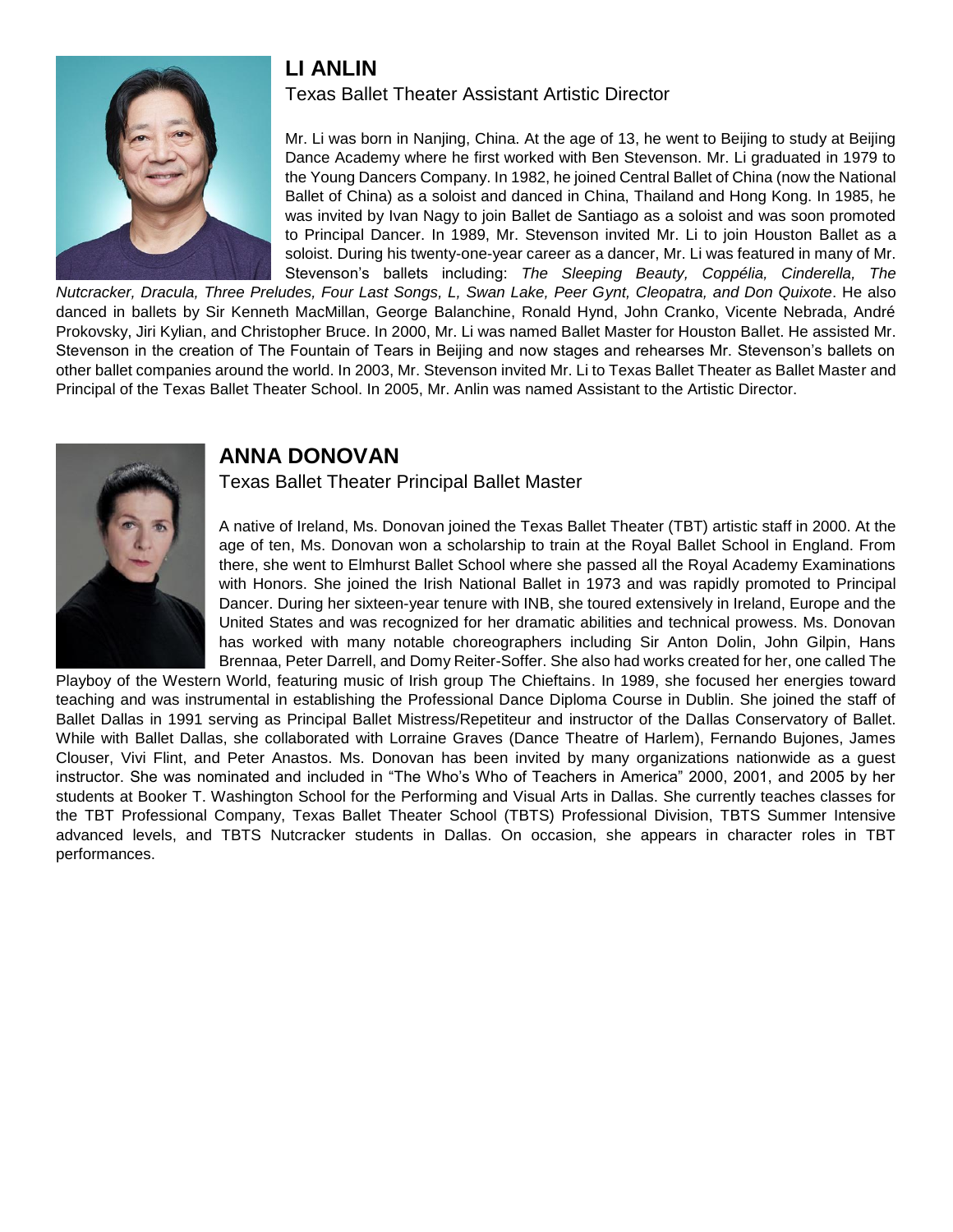## **SCHOOL STAFF**

#### **KATHRYN WARAKOMSKY-LI**

Associate Director of Schools Director of Studio Training Company Director of Summer Intensive

Kathryn Warakomsky-Li, originally from Boston, MA, began her ballet studies at the relatively late age of 14 in Springfield, Virginia with Oleg Tupine. She graduated from the State University of New York at Purchase with a Bachelor of Fine Arts degree in Dance. She was invited to join the Ballet de Santiago under the direction of Ivan Nagy where she rose to the status of principal dancer. In 1989 Ms. Warakomsky-Li joined Houston Ballet and became Principal dancer. She has over 20 years performing experience dancing lead roles in all the major classical ballets including *Swan* 

*Lake, Nutcracker, Sleeping Beauty, Giselle, Romeo and Juliet, Cinderella, Cleopatra, Etudes and Coppelia*. She also danced in numerous contemporary works by Ben Stevenson, George Balanchine, Jiri Kylian, Kenneth MacMillan, John Cranko, Ronald Hynd, James Kudelka and Christopher Bruce among others. Ms. Warakomsky-Li has toured extensively around the world dancing throughout North and South America, Asia and Europe. Upon retiring from the stage in 2001, Ms. Warakomsky-Li was invited to teach at Houston Ballet Ben Stevenson Academy where she staged and rehearsed many pieces for the upper school. Ms. Warakomsky-Li has been teaching for Texas Ballet Theater School in Fort Worth since 2003 where she has taught all levels of the school. She is an American Ballet Theatre (ABT) Certified Teacher who has successfully completed the ABT Teacher Training in Primary through Level 7 of the ABT National Training Curriculum®. She has also traveled to Moscow and St. Petersburg, Russia to view the Bolshoi and the Vaganova Schools and to participate in their training programs. In 2007, Ms. Warakomsky-Li was appointed Principal of Texas Ballet Theater School of Fort Worth and also created the Summer Intensive, which she continues to direct each year. She now is the Director of the Studio Training Company, in addition to serving as Associate Director of Schools.



#### **LETICIA OLIVEIRA**

Fort Worth School Principal

Born in Rio de Janeiro, Brazil, Leticia Oliveira began her comprehensive training at the age of seven at the School of Teatro Municipal of Rio de Janeiro. Beginning her professional career at the young age of 16, she danced with Teatro Municipal of Rio de Janeiro, as well as the Joffrey Ballet and Houston Ballet, where she was a Principal Dancer. In 2007 she joined Texas Ballet Theater where she performed for 10 wonderful seasons. Ms. Oliveira has appeared in various international galas around the world, including Gala des Etoiles in Canada, Festival International de Danza in Cuba and the World Ballet Festival in Japan. She was also a "25 to Watch'' in Dance Magazine in 2006. Her 23 years of performance experience include principal roles in ballets by Ben Stevenson, George Balanchine, Sir Frederick Ashton, Sir Kenneth MacMillan, John Cranko,

Antony Tudor, Jiri Kylian, Robert Joffrey, Gerald Arpino, William Forsythe, Christopher Wheeldom, Fleming Flindt, James Kudelka, Val Caniparoli, among others. Ms. Oliveira has been a teacher with the Texas Ballet Theater School since 2009. In 2017, following her retirement from professional dance, she was appointed Principal of the Texas Ballet Theater Fort Worth School. She has acquired her Diploma of Dance Teaching Studies from the Royal Academy of Dance and is a R.A.D. registered teacher. Ms. Oliveira is also a Progressive Ballet Technique certified instructor.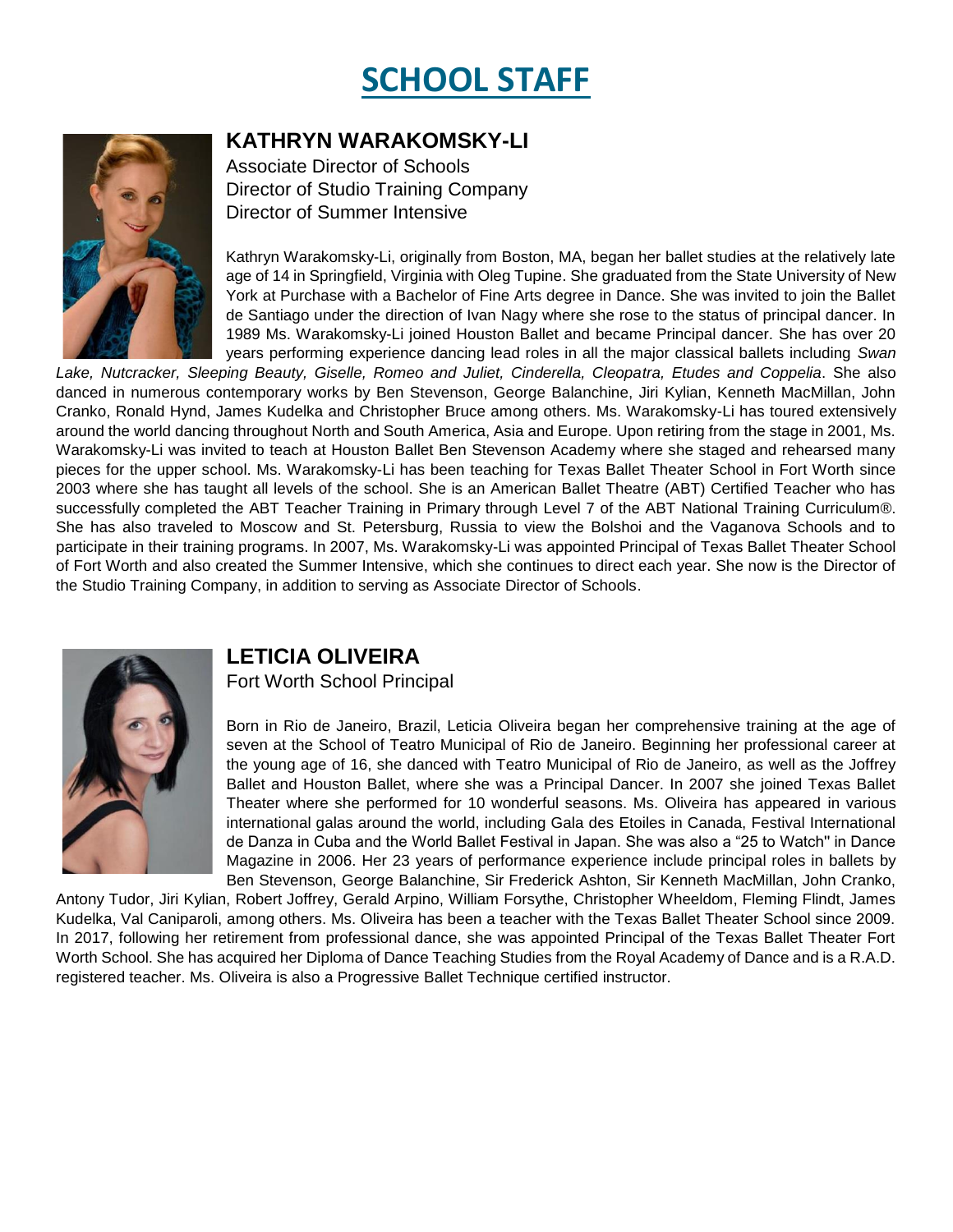#### **LYNDETTE GALEN**



Dallas School Principal

Lyndette Galen received most of her dance training from her mother, Joyce Seaborne, in South Africa. After immigrating to the States in 1981, the two women established their own school in Dallas. In 2006, the school merged with Texas Ballet Theater, with Ms. Galen as principal.

Ms. Galen is a registered teacher of the Royal Academy of Dance and has entered students in both the grades and vocational examinations with successful results. She

has coached students for the Youth America Grand Prix (YAGP) regionals and finals in New York, and the Texas Ballet Theater School Ensemble has been in the Top 12 twice at the YAGP finals. Past students have received Broadway contracts or contracts with ballet or modern companies, dance scholarships to universities, and many have moved on to a career of teaching dance.



#### **RHODES ELLIOTT**

Professional Training Division and Advanced Instructor

Rhodes Elliott is originally from Florence, South Carolina. Rhodes retired in 2018 as a Demi-Soloist with the Houston Ballet, after having been with the company for 11 years. He received his early dance training and pre-professional experience with UNCSA, as well as The School of Dance Arts and South Carolina Dance Theater under the tutelage of the esteemed Susan Rowe. He attended several summer programs throughout his training, including North Carolina Dance Theater, Houston Ballet, and the University of North Carolina School of the Arts. While dancing with the Houston Ballet, Rhodes enjoyed performing many works, including those by Stanton

Welch, Jiri Kylian, Christopher Bruce, Sir Kenneth MacMillan, Sir Frederick Ashton, Ben Stevenson, Twyla Tharp, George Balanchine, and Christopher Wheeldon. After retiring from The Houston Ballet, Rhodes was the Assistant Ballet Director at Texas Academy of Dance Arts in The Woodlands, Texas. In 2021, Rhodes joined Texas Ballet Theater School (TBTS) as a Studio Training Company Instructor, as well as the Professional Training Division Instructor at TBTS Dallas. He is married to former Houston Ballet Soloist and TBTS Instructor and School Business Manager, Elise Elliott, and they have two children, a son and a daughter. Rhodes is honored to be a part of the Texas Ballet Theater family.



#### **ELISE ELLIOTT**

School Business Manager and Professional Training Division Instructor

Originally from Sacramento, California, Elise Elliott danced with the Houston Ballet for ten seasons, retiring as a Soloist in 2017. She enjoyed being featured in works by many choreographers, including Stanton Welch, Antony Tudor, Ben Stevenson, Jiri Kylian, George Balanchine, William Forsythe, Christopher Bruce, Sir Kenneth Macmillan, Wayne MacGregor, and John Cranko. She was also fortunate enough to tour with the company to many countries, including Australia, China, Canada, Germany, and Spain. In 2017, Elise became Texas Academy of Dance Arts' Ballet Director in The Woodlands, TX, as well as the Artistic Director of TADA's Youth Ballet Company. In June of 2021, Elise joined Texas Ballet Theater (TBT) as the School Business Manager, as well as an instructor in the esteemed school for the Professional Training Division (PTD) and Advanced programs. Elise is married to former Houston Ballet Demi-Soloist, and Texas Ballet Theater School

PTD Instructor, Rhodes Elliott. They have two young children, a son and a daughter, and they are expecting a son in August 2022. Elise is honored to be a part of the Texas Ballet Theater family.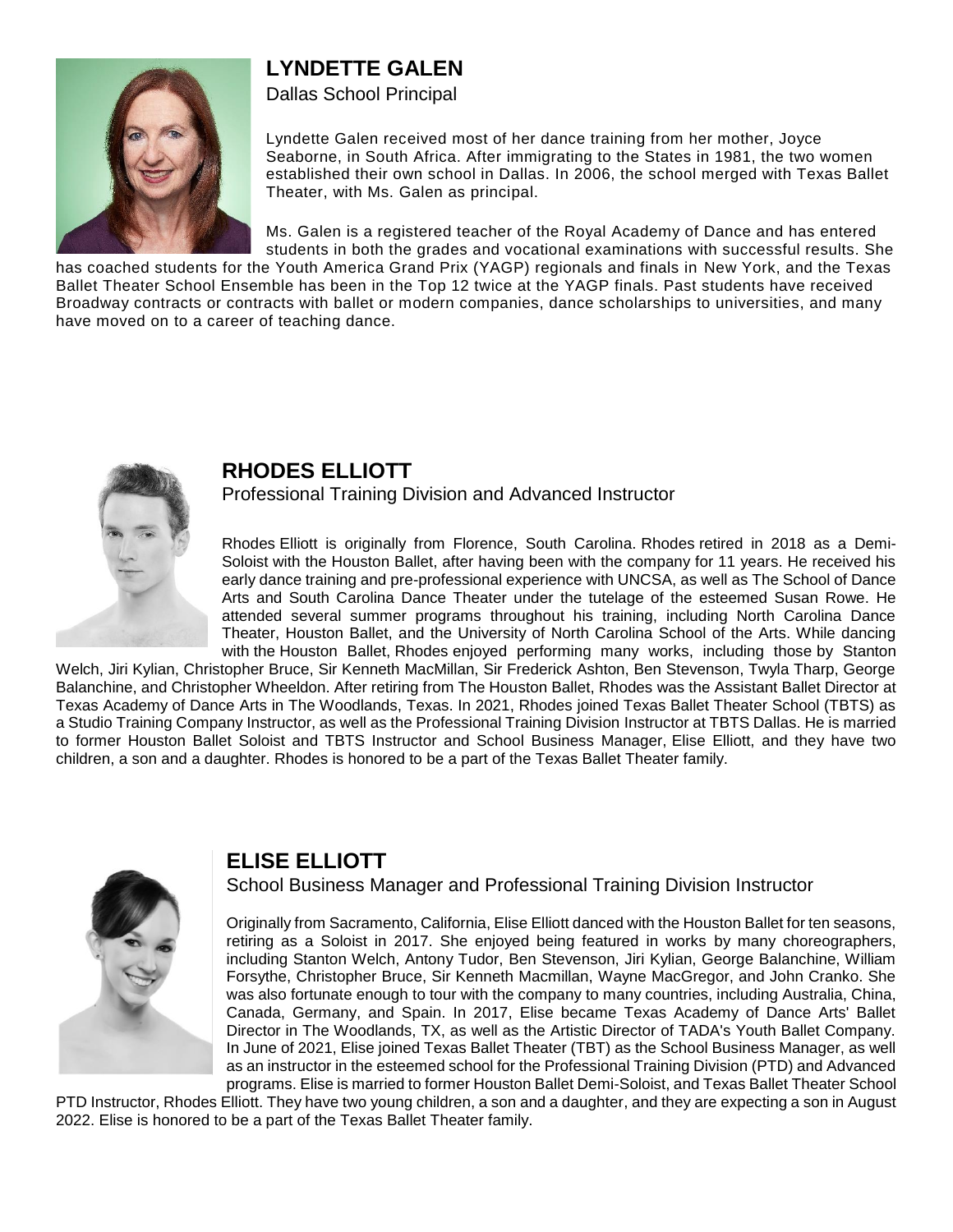### **GUEST INSTRUCTORS**



KRISTINE RICHMOND

#### **KRISSY RICHMOND**

Krissy Richmond is a former principal dancer with the Houston Ballet. Roles she created include: Carabosse in the Sleeping beauty, the mad woman from Peer Gynt, Mimi in the Miraculous Mandarin, Ghost Dances, the Sugar Plum Fairy, Serenade, In the Night, Bartok Concerto, and the original cast of Paul Taylor's Company B. Upon leaving the ballet, Broadway and regional credits include: Hunyak and Roxie Hart from the musical Chicago, the Queen n Matthew Bourne's Swan Lake, and Elizavetta Grushinskaya in the Grand Hotel, guest artist in Big Love for the University of Houston, Man from Nebraska at Stages Repertory Theater, Dorothy Shaw in Gentlemen Prefer Blondes and guest artist as Ginger Rogers in Houston Grand Opera's Die Fledermaus, Most recently, she performed the starring role of Anna in the New Girl in Town. Miss Richmond has choreographed for the Alley Theater, Stages Repertory Theater, the Humphrey's

School, and won the 2015 Tommy Tune Award for Best Choreography for A Chorus Line and 2016 Tommy Tune award for Hairspray with the Kinkaid School. In 2017and 2018, Ms. Richmond won back to back awards for Best Choreography from the Houston Press. 2017 for the AD Players production of Godspell and 2018 for the Obsidian Theater's production of Cabaret. Most recently, Ms. Richmond choreographed and staged the 4<sup>th</sup> Wall production of Pride and Prejudice and in 2020 was responsible for the groundbreaking production of the Fantasticks at the opening of the new Stages Repertory Company. Ms. Richmond is also responsible for the ground-breaking program at the Houston Ballet "Dance for Parkinson's". Ms. Richmond is thrilled to be returning for the Summer Intensive with Texas Ballet Theater. Thank you to Ben Stevenson for everything!



#### **JANIE PARKER**

Janie Parker began her ballet career in 1973 dancing with Le Ballet du Grand Théâtre de Genève in Geneva, Switzerland. While there, the late George Balanchine coached her in the role of Terpsichore in Apollo, the pas de deux in Concerto Barocco, and the pas de deux in Symphony in C among other roles.

In 1976, Ben Stevenson became the new Artistic Director of Houston Ballet. That year, Janie Parker signed with him as a soloist for the fledgling company. She was promoted to principal in her third year. The next twenty years dancing for Ben Stevenson provided Parker with the opportunity to dance the leading roles in all the major classical ballets, such as The Nutcracker, Swan Lake, The Sleeping Beauty, Giselle, Cinderella, Coppelia, Don Quixote, La Sylphide, etc. Some of the ballets that Mr. Stevenson created using Parking in leading roles include his Romeo

and Juliet, Alice and Wonderland, Peer Gynt, Esmeralda, Romance, and Image.

While dancing with Houston Ballet, Parker performed in cities all over the United States and in Canada, Mexico, Europe, Scandinavia, Indonesia, Chile, China, and Russia. She also danced in many galas including ones in Japan, Cuba, and the Anton Dolin Memorial Gala at Covent Garden with Princess Margaret in attendance. She has danced before many other dignitaries and royal family members, including Princess Michael of Kent, Princess Grace, King Olaf, Castro, and President George and Barbara Bush.

In 1982, Ms. Parker became the first American to win a gold medal in the Senior Women's Division at the International Ballet Competition. She also won a special jury award with her partner, William Pizzuto, for Best Partners.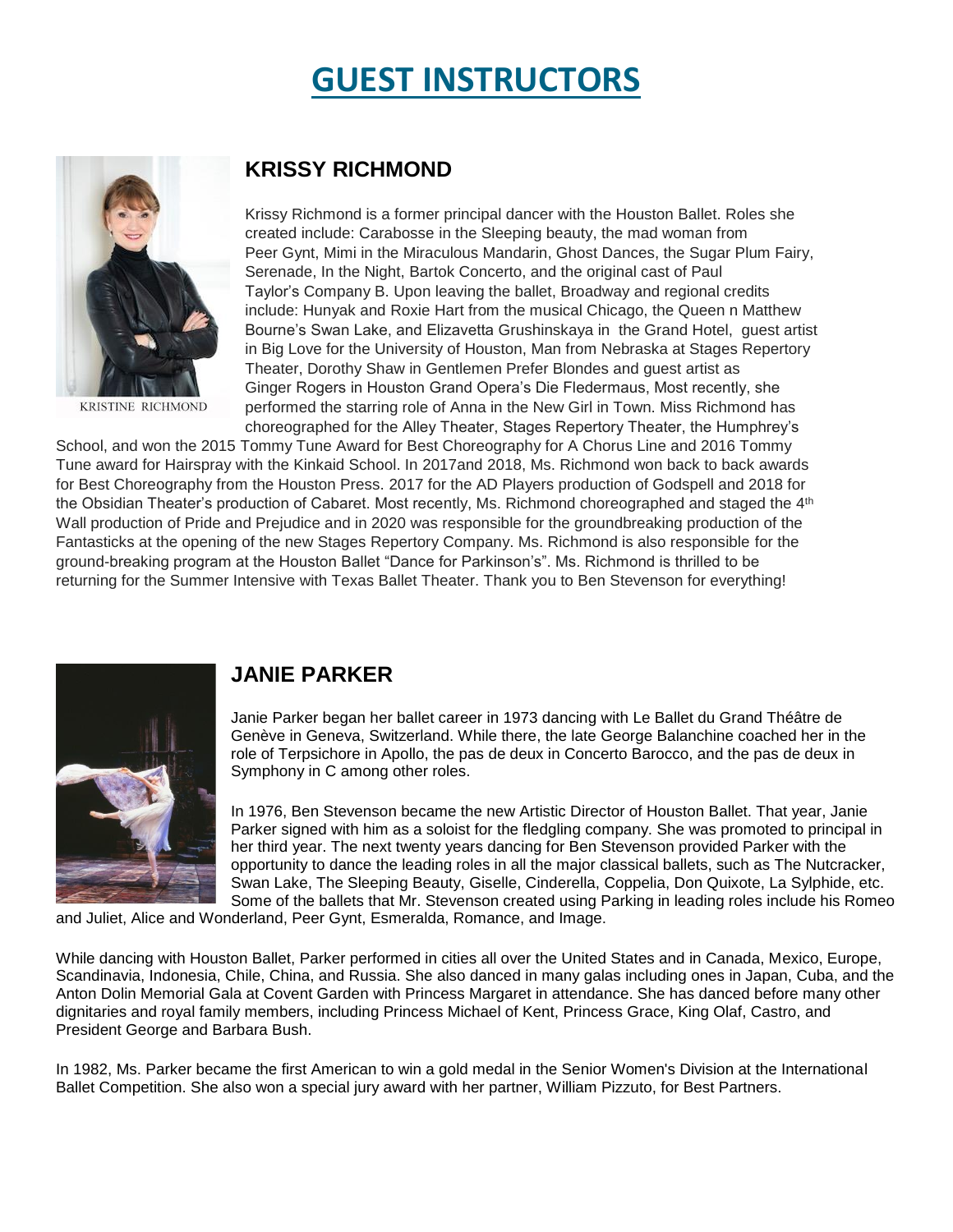

#### **YVONNE RACZ KEY**

Yvonne Racz Key is the artistic director of Ballet Lubbock, a pre-professional ballet school with a regional performing company and a developed Community Outreach Program. A nationally ranked ballet school, Ballet Lubbock includes an alum of graduates performing and teaching nationally and internationally. Yvonne's teaching curriculum sustains diversity, equity, and inclusive practices in conjunction with the discipline of ballet technique. She has presented her methods of teaching at several conferences and in teaching workshops. She is on the Lecturer of Dance Texas Tech School of Theater and Dance.

Yvonne is 2021-2022 School of American Ballet Visiting Fellow.

Ms. Racz began her dance training in Syracuse, New York, and continued her training with Lubbock Civic Ballet under founder Suzanne Aker and Leonid Lubarsky. After graduating from the University of Utah, Yvonne danced professionally with Maryland Ballet, Desrosiers Dance Theatre (Canada), Catanach Ballet Theatre, Ballet Hispanico of N.Y, Arena Stage, and Cirque Du Soleil. She has appeared in publications, VOGUE, TIME, and Dance Magazine. Performance touring includes Canada, South America, and South Korea. Her international guest teaching includes NOW Dance, Mexico, and Budapest Dance Theatre. She has choreographed musicals for Lubbock Moonlight Musicals and the Texas Tech School of Music. Performance collaborations include Lubbock Symphony, Texas Tech School of Music, and Composers Scott and Amy Faris. Ms. Racz has given a TEDx talk on the positive effects of ballet training on young people. Her awards include The Arts Alliance Dynamic Force ACE award, YWCA's Woman of Excellence in Culture, the Louise Hopkins Underwood Arts Center's "Performing Arts Award."

She appears in publications such as Vogue, TIME, and Southern Living for her artistic achievements.



#### **KEITH SAUNDERS**

Keith Saunders, a native of Baltimore, MD, began dancing in 1971 while a student at Harvard University. He began his ballet training in 1973 at the National Center for Afro-American Artists in Boston, MA. Saunders joined Dance Theatre of Harlem (DTH) in 1975 and continuing his development under the tutelage of Arthur Mitchell, Karel Shook and William Griffith. He became a principal dancer with DTH, performing a wide range of roles throughout the company's repertoire for more than 17 years. He also danced with Ballet du Nord in France, and BalletMet in Columbus, OH.

As a guest artist, Saunders appeared with Boston Repertory Ballet, Maryland Ballet, Eglevsky Ballet, Ballethnic Dance Company, the David Parsons Company, and others. He has been a

faculty member of the Dance Theatre of Harlem School, the BalletMet Dance Academy, the New Ballet School (Ballet Tech), StepsNYC, and the 92nd Street Y. In 2003, he was Guest Artist-in-Residence in the Dance Department at the University of Wyoming, and he has taught and choreographed at the Snowy Range Dance Festival in Laramie numerous times. He was twice a guest choreographer at Manhattanville College in Purchase, NY. Throughout his career, Saunders has led workshops and master classes in countless studios, schools, colleges, and universities across America and internationally, working with dancers of all levels, beginner to professional.

Following Saunders' performing career, Arthur Mitchell appointed him DTH's ballet master, where he served from 1996- 2004. From 2004-2012, Saunders directed Dancing Through Barriers®, DTH's national and international education and outreach initiative, and the Dance Theatre of Harlem Ensemble, DTH's second company. He led the Ensemble in the Dance for America Tour from 2009-2012. Upon the reestablishment of DTH in 2012, Saunders resumed his role as ballet master of the revived company, working closely with artistic director Virginia Johnson in forging the DTH of the 21st century.

In 2017, Saunders earned an MFA in Dance from Hollins University (Roanoke, VA), and he joined the faculty of Texas Christian University as an assistant professor in the School for Classical & Contemporary Dance in 2018.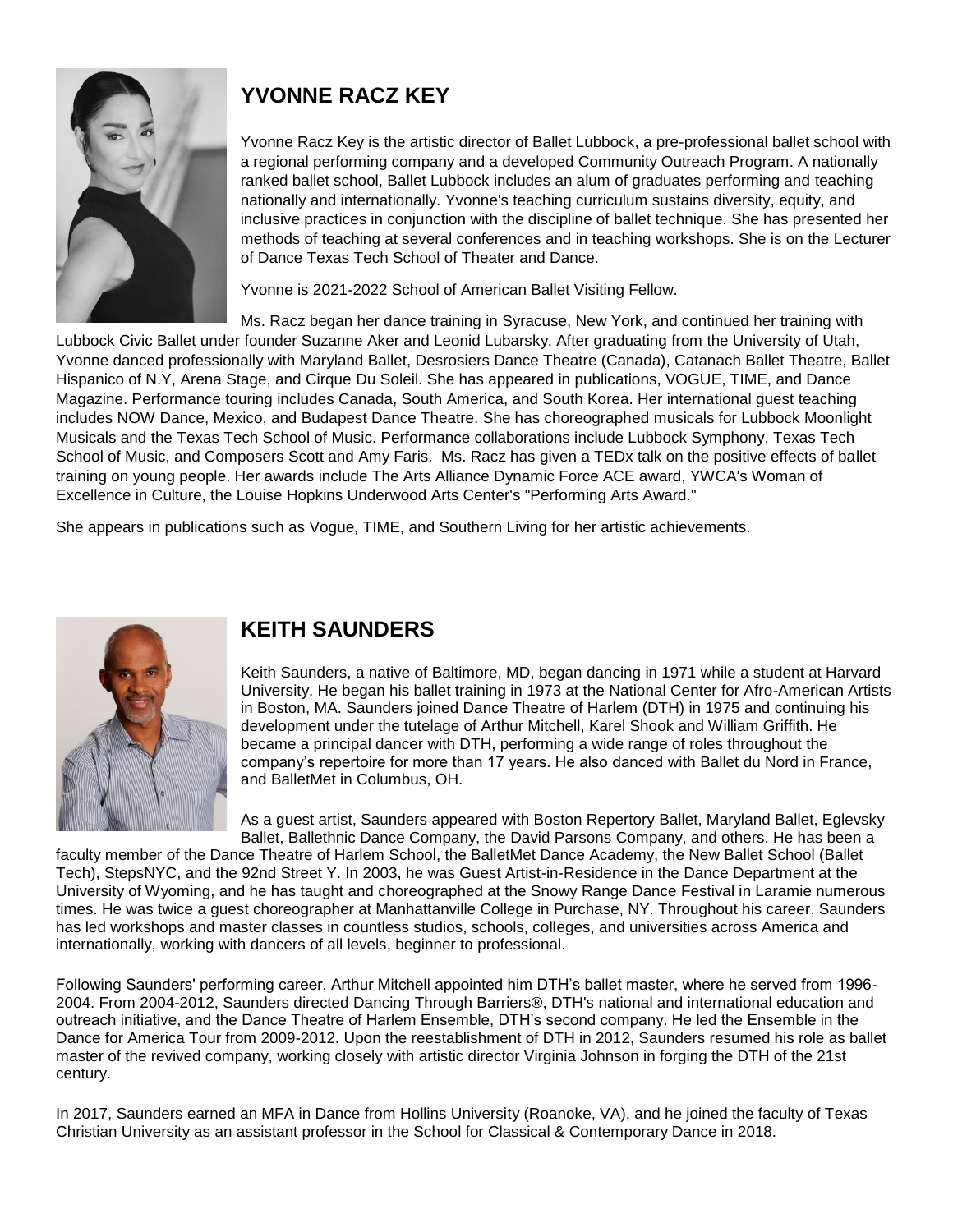

#### **KELLYE SAUNDERS**

Ms. Saunders began her dance training at the Jones-Haywood School of Ballet in Washington, DC. She continued her dance education at Le Centre de Danse International in Cannes, France under the tutelage of Rosella Hightower before joining the Dance Theatre of Harlem.

Kellye spent most of her career with the Dance Theatre of Harlem where she was a principal dancer. Some of her featured roles include Firebird, Giselle, A Song for Dead Warriors, Apollo, Serenade, Adrian (Angel on Earth), The Four Temperaments, Les Biches, Concerto Barocco, The Moor's Pavane, Allegro Brillante and Fancy Free. She has also appeared in the Broadway productions of The Red Shoes and Porgy and Bess and as a guest artist dancing

the role of The Striptease Girl in Slaughter on Tenth Avenue in a collaborative project with The New York City Ballet. After leaving DTH, Kellye joined Ballet NY and Collage Dance Collective as a principal dancer. Some of her other guest appearances include performances with Washington Ballet, Maryland Ballet, Ballethnic Dance Company, Gala of International Ballet Stars, Configurations Dance Company, Snowy Range Dance Festival, The Flint Institute of Music, Complexions Contemporary Dance and The Metropolitan Opera.

Kellye graduated Summa Cum Laude with a BA in Dance in Performance from St. Mary's College of California. She has extensive experience teaching and coaching dancers at both academic and professional levels. From 2010- 2013, she served as the project coordinator for the Dance Theatre of Harlem's Harlem Dance Works 2.0 Series, a series of choreographic workshops whose purpose was to produce new repertoire for the Dance Theatre of Harlem Company. Kellye served as Ballet Master of the Dance Theatre of Harlem Company from 2013-2019. She joined the faculty of the School for Classical and Contemporary Dance at Texas Christian University in Fall 2019.



#### **SARAH NEWTON**

Sarah Newton is an Instructor in Dance at Texas Christian University. She completed the Master of Fine Arts in Dance at Texas Woman's University and is a Summa Cum Laude graduate of Sam Houston State University, where she earned the BFA in Dance. She has danced with Out On a Limb Dance Company, wild goose chase, Kista Tucker Dance Company, and Contemporary Dance/Fort Worth. Sarah has enjoyed teaching master classes and creating new

choreographic works at numerous schools and festivals. Sarah is also deeply invested in the study of human anatomy as it relates to enhancing movement and has completed the Functional Awareness Move Educator certification. Contributing to her body of knowledge is her comprehensive mat and equipment Pilates certificate through Balanced Body University and her certification by the National Pilates Certification Program through Pilates Method Alliance.